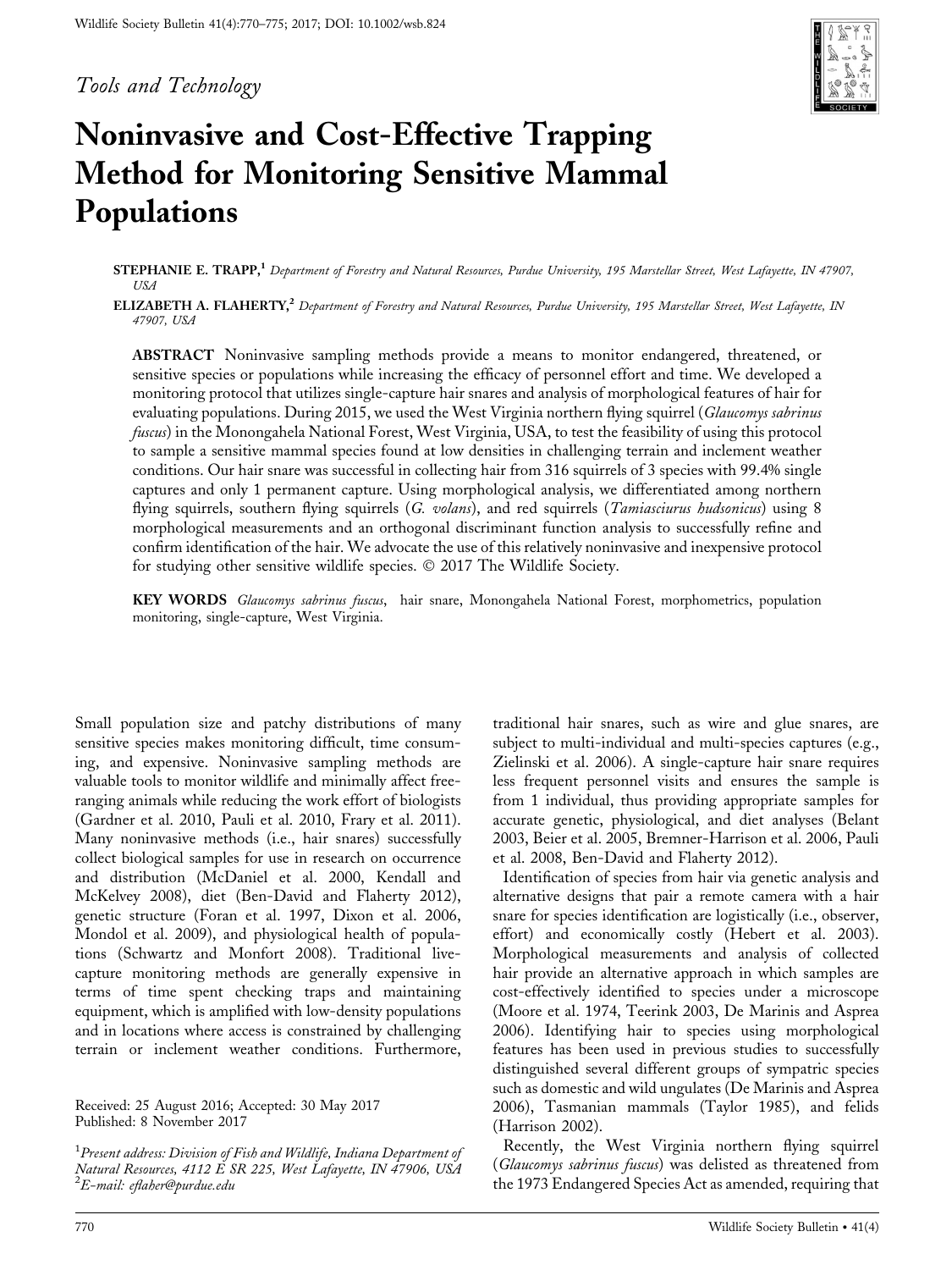local management agencies provide continued population monitoring. Small population size and patchy distribution of the West Virginia northern flying squirrel necessitates a costeffective monitoring method that accurately distinguishes northern flying squirrels from 2 common sympatric sciurid species, southern flying squirrels (G. volans) and red squirrels (Tamiasciurus hudsonicus; Weigl 1978).

Our objective was to develop a monitoring protocol for G. s. fuscus using a modified single-capture hair-snare design that allows for hair collection from a single individual and reduces the daily trap-checking effort required of traditional trapping methods. To evaluate the utility of collecting hair from a hair snare to monitor occurrence and distribution of mammals in a cost-effective way, we developed a method to identify sciurid species using morphological measurements of hair that are transferable to other mammalian species of concern.

# STUDY AREA

We deployed traps in the Monongahela National Forest (MNF) of West Virginia, USA, in 2 independent locations; Canaan Valley State Park (39.074°N,  $-79.471^{\circ}$ W) and Blackwater State Park (39.112°N,  $-79.491$ °W). The forest habitat at both sites consisted of mixed hardwood–conifer stands composed of predominantly sugar maple (Acer saccharum), yellow birch (Betula alleghaniensis), American beech (Fagus grandifolia), red spruce (Picea rubens), and eastern hemlock (Tsuga canadensis; Stephenson and Clovis 1983). Elevation of study sites ranged from 270 to 1,400 m above mean sea level.

# METHODS

#### Hair-snare Design

We modified Tomahawk live traps (No. 201; Tomahawk Live Traps, Hazelhurst, WI, USA) similar to Belant (2003) by disabling the door and attaching brushes to function as noninvasive, single-capture hair snares to collect sciurid hair in the MNF of West Virginia. We deployed hair snares at 2 sites in Canaan Valley and 2 sites in Blackwater State Park from November 2013 to November 2015. We selected sites based on presence of quality West Virginia northern flying squirrel habitat that contained red spruce and mixed hardwood–conifer forest and were >1 km from nest-box transect lines used in the current monitoring protocol (C. Johnson, U.S. Forest Service, personal communication). We set 10 traps at each location, which was the number of traps that one field technician could logistically pack into a location, set traps in a transect with 50-m spacing, and initially checked traps daily to test the assumption that individuals who entered the hair snare could easily exit the trap after the entry door closed. Once confident that animals could escape the traps, we checked traps every 72 hr. In circumstances in which it was not possible to check traps according to schedule, we closed the traps until regular checking could resume.

We disabled the locking mechanism using a combination of zip ties and twisted wire; thereby allowing a captured individual to push open the door from inside the trap. In

contrast to traps modified for carnivore trapping (Belant 2003) that attached curry combs (min. mass of  $\sim$ 300 g) to the door, along the perimeter of the door we attached 3–4 small wire brushes (6.35-mm diam, 12 g each; The Mill-Rose Company, Mentor, OH, USA) to reduce the mass of the door to allow small mammals to exit the trap. The wire brushes collected hair samples from the dorsal region of the squirrel as it pushed through the closed door to exit the trap. In addition to steel brushes, we inserted a 1-cm-diameter wooden dowel wrapped with double-sided tape behind the treadle to increase the volume of hair collected (Suckling 1978, Sanecki and Green 2005, Schwingel and Norment 2010). Upon exiting, the door closed behind the escaping individual thereby preventing subsequent captures (Fig. 1). The supplies needed to modify each Tomahawk live trap cost US\$2–3 and a new Tomahawk live trap No. 201 costs US \$34–37.75.

We attached traps horizontally 1.5 m above ground on the bole of trees, following the protocol used in Carey et al. (1991). We baited traps with a mixture of molasses, oats, peanuts, and peanut butter, switching to black oil sunflower seeds during periods of high American black bear (Ursus americanus) activity. We wrapped bait with wax paper and used a paper clip to suspend it from the top of the trap to reduce the occurrence of bait theft by mice (Peromyscus spp.). We enclosed the traps with tarp to protect the bait and brushes from rain.



Figure 1. Modified Tomahawk trap design for West Virginia northern flying squirrels (Glaucomys sabrinus fuscus) from West Virginia, USA, in 2015, showing locations of wire brushes and wooden dowel rods. The modifications to the door allow trapped animals to escape while removing hair samples from the back of the squirrel as it pushed the door open to escape.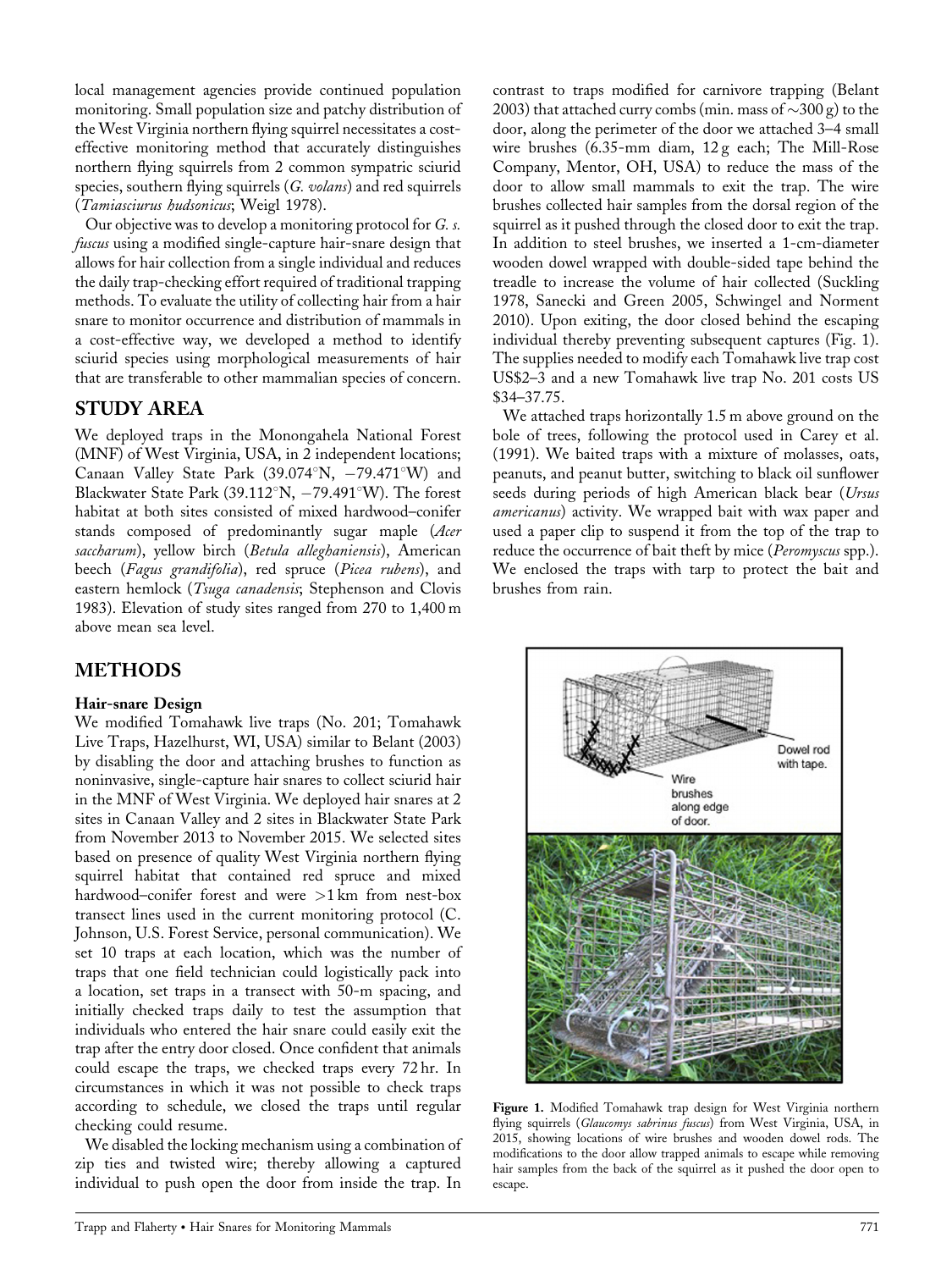We collected brushes and dowel rods from triggered traps for processing and replaced them with fresh brushes and dowel rods before rebaiting the traps. We extracted hair using tweezers, stored hair in coin envelopes or microcapillary tubes with 28–200-mesh silica desiccant (Fischer Scientific, Pittsburgh, PA, USA), and recorded the date, trap location, and trap number associated with each sample. We stored the envelopes in a freezer at  $-18^{\circ}$ C for up to 8 months and desiccant tubes at room temperature until laboratory identification and processing at Purdue University, Indiana, USA. After removing all visible hairs, we exposed brush bristles to an open flame to remove any residual hair and replaced the tape on the dowel rods.

#### Hair Identification

Three sciurid species—West Virginia northern flying squirrels, southern flying squirrels, and red squirrels inhabit this region of the MNF (Healy and Brooks 1988, Stihler et al. 1995). We distinguished the hair of red squirrels from northern flying squirrel and southern flying squirrel hair using pelage color; red squirrel hair is 2-toned with red and black coloring, whereas northern flying squirrel and southern flying squirrel hair lacks red pigment (Moore et al. 1974). To determine and quantify the morphological differences between flying squirrel species, we used 10 known, independent West Virginia northern flying squirrel hair samples collected from the upper hind leg during nest box surveys in the MNF in 2013; we collected 10 dorsal hairs from 10 museum specimens of mature southern flying squirrels from the vertebrate collection at Purdue University. We photographed 5 hairs/individual under a compound microscope fixed with an Olympus DP70 digital camera system (Olympus America Inc., Melville, NY, USA), and analyzed the photos in ImageJ (<http://imagej.net/Welcome>; Rasband 1997) at  $30\times$  resolution. We measured 8 attributes at 5 randomly selected locations along each hair: A) width of the hair, B) height of the medulla from the center of the hair, C) height of the medulla at the edge of the medulla, D) the distance between 2 medulla at the center of the hair, E) distance between 2 medulla at the edge of the hair, F) distance from the medulla to the edge of the hair, G) ratio of measurements B and C (B:C), and H) ratio of measurements D and E (D:E; Fig. 2). We selected locations using a random number generator and counting down that number of dark medulla spots from the tip of the hair toward the root. We expected some differences in these 8 attributes between West Virginia northern flying squirrels and southern flying squirrels based on physical examination, which would allow for discrimination between the 2 species using these morphological characteristics.

We calculated the mean of the 5 locations/hair for each variable to obtain a mean for each hair. We then calculated the mean of the 5 hairs for the same individual to obtain an overall mean value for each measurement/individual. Therefore, we collected measurements for 5 samples/hair with 5 hairs/individual. We used an orthogonal discriminant function analysis to determine how well our 8 morphological measurements correctly classified each hair sample to species



Figure 2. Morphological hair measurements A–F obtained from West Virginia northern flying squirrel (Glaucomys sabrinus fuscus) and southern flying squirrel (G. volans) for identification to species in West Virginia, USA, in 2015.

to determine which measurements statistically differed between the 2 species using Program R (R Development Core Team 2008). We set  $\alpha = 0.05$  to indicate statistical significance. All methods were approved by Purdue University's Institutional Animal Care and Use Committee (PACUC Protocol #1310000959) and methods were developed using guidelines from the American Society of Mammalogists (Sikes et al. 2016).

### RESULTS

#### Single-capture Hair Snare

We collected 316 hair samples at the 2 study sites: 159 at Yellow Birch Trail and 157 at Canaan Loop Road. We identified 42 West Virginia northern flying squirrel and 40 southern flying squirrel samples, and 149 red squirrel samples. We had 1 trap-related mortality of a red squirrel. Of the confirmed squirrel samples, 85 samples (37%) had too few hairs present (i.e.,  $\langle 2 \rangle$  in the sample to confidently identify to species. Of the 42 West Virginia northern flying squirrel samples collected, 28% had  $>0.250 \mu$ g, which provides sufficient sample for stable isotope analysis, and all  $42$  samples had  $>$ 10 hairs that would allow for DNA analysis based on protocols associated with the QIAGEN DNEASY<sup>1</sup> Blood and Tissue Kit (Qiagen Inc., Valencia, CA, USA) commonly used in wildlife genetics studies using hair (McKelvey et al. 2006, Henry and Russello 2011). Two southern flying squirrel samples  $(0.6%)$  had  $>1$  species of hair present with the second species of hair unidentifiable but they were not hairs from 1 of the 3 sciurid species sampled in this study.

#### Hair Identification

Our results indicated that measurement F was smaller in West Virginia northern flying squirrels than southern flying squirrels  $(F_{1,18} = 22.82, P < 0.01;$  Tables 1 and 2). No other variables differed between West Virginia northern flying squirrels and southern flying squirrels (Table 2). Using all 8 measurements, the discriminant function analysis classified 90% of the measurements as the correct species. The 2 measurements with the highest canonical coefficients were variable F (0.60), which ranged from 0.81 to  $1.30 \,\mu\text{m}$  in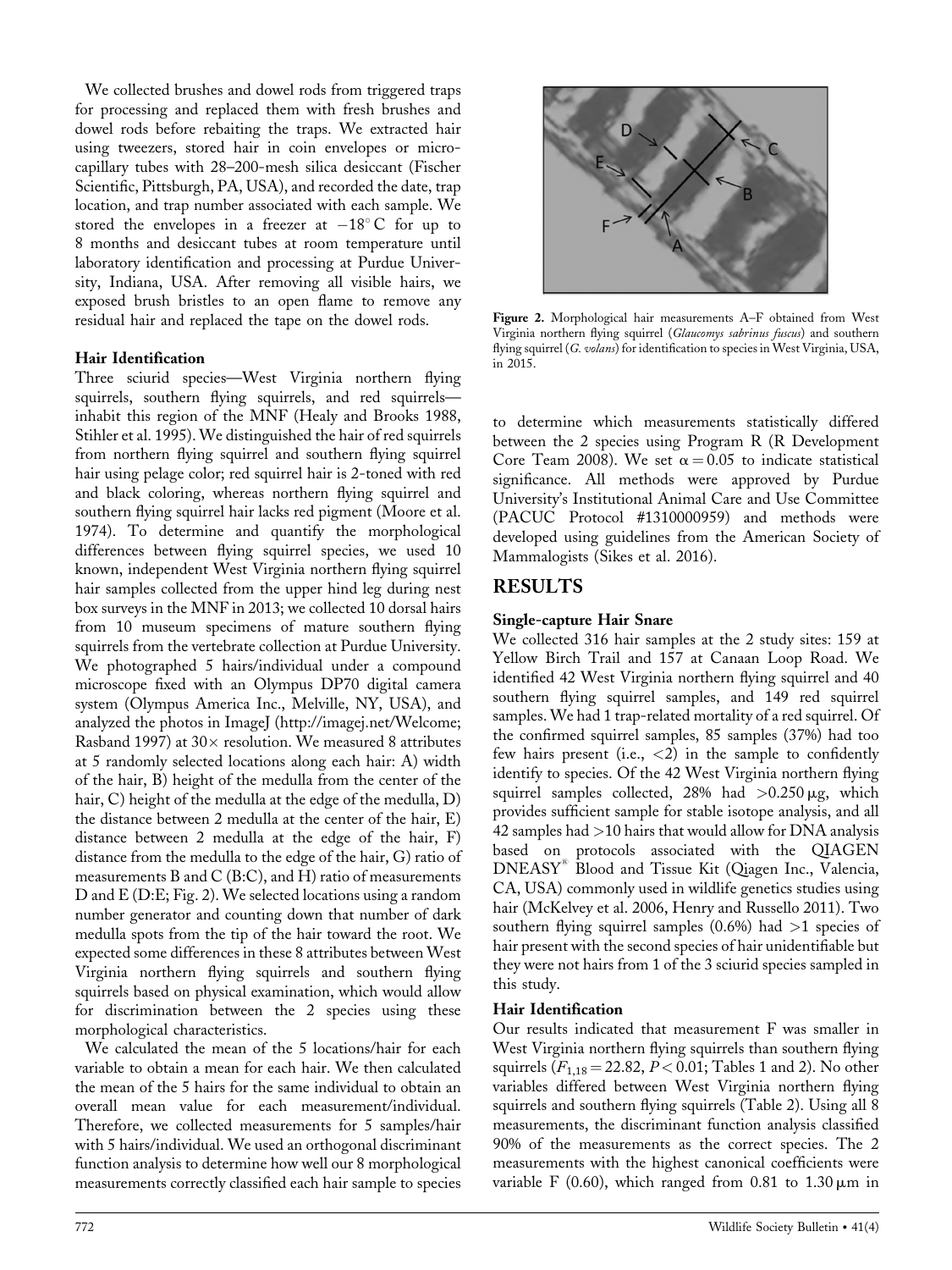Table 1. Mean ( $\mu$ m) and standard deviation values as well as the range of measurements ( $\mu$ m) for hair measurements A–F and 2 ratios for West Virginia northern flying squirrels (Glaucomys sabrinus fuscus) and southern flying squirrels (G. volans) from West Virginia, USA, in 2015.

|                          |           |           | G. s. fuscus |      |           | G. volans |      |      |
|--------------------------|-----------|-----------|--------------|------|-----------|-----------|------|------|
| Measurement <sup>a</sup> | $\bar{x}$ | <b>SD</b> | Min.         | Max. | $\bar{x}$ | <b>SD</b> | Min. | Max. |
| А                        | 6.86      | 1.37      | 5.40         | 10.0 | 7.42      | 0.84      | 5.16 | 9.10 |
| B                        | 2.39      | 0.30      | 1.99         | 2.83 | 2.38      | 0.35      | 1.78 | 3.03 |
|                          | 1.72      | 0.20      | 1.45         | 2.05 | 1.69      | 0.19      | 1.34 | 1.88 |
| D                        | 1.43      | 0.36      | 0.99         | 2.15 | 1.31      | 0.23      | 0.99 | 1.62 |
| E                        | 1.88      | 0.42      | 1.41         | 2.58 | 1.92      | 0.31      | 1.44 | 2.36 |
| F                        | 1.04      | 0.28      | 0.81         | 1.30 | 1.43      | 0.17      | 1.13 | 1.80 |
| Ratio 1 <sup>b</sup>     | 1.35      | 0.23      | 0.83         | 1.85 | 1.49      | 0.07      | 1.32 | 1.80 |
| Ratio $2c$               | 0.84      | 0.18      | 0.71         | 1.44 | 0.71      | 0.18      | 0.59 | 0.80 |

<sup>a</sup> A, Width of the hair; B, Height of the medulla from the center of the hair; C, Height of the medulla at the edge of the medulla; D, Distance between 2 medulla at the center of the hair; E, Distance between 2 medulla at the edge of the hair; F, Distance from the medulla to the edge of the hair.

<sup>b</sup> Ratio of measurements B and C (B:C).

 $c$  Ratio of measurements D and E (D:E).

West Virginia northern flying squirrels and 1.13 to  $1.80 \,\mu m$ in southern flying squirrels, and variable G (0.17) ranging from  $0.83$  to  $1.85 \mu m$  in West Virginia northern flying squirrels and  $1.32$  to  $1.80 \,\mu m$  in southern flying squirrels (Table 2).

#### DISCUSSION

The modified low-cost hair-snare design successfully collected hair samples for monitoring of a sensitive species found at low densities in challenging terrain. This method was successful in collecting hair samples in sufficient quantity for genetic and stable isotope analysis. Stable isotope analysis requires very small samples  $(1-2 \mu g; Ben-David$  and Flaherty 2012), and our small hair samples provided sufficient hair for quantifying  $\delta^{13}C$  and  $\delta^{15}N$  in a concurrent diet study. Using known samples of West Virginia northern flying squirrel and southern flying squirrel hair, we identified morphological features of sciurid hair that allowed for accurate identification of 2 closely related species with morphologically similar hair. The ability to identify hair without genetic analysis provides species identity results in less time and increases the cost-effective advantage of using hair snares to monitor wildlife. However, the hair collected using this trap design would allow for DNA analysis, which would provide data on population attributes including population abundance, density estimates, and sex ratios (Foran et al. 1997, Waits and Paetkau 2005) as well as dispersal, paternity, and kinship (DeYoung and Honeycutt 2005).

We had a relatively high percentage (37%) of samples that did not include enough hairs for confirmed identification. This failure rate is not uncommon for hair snares; a hair snare developed for use with San Joaquin kit foxes (Vulpes macrotis mutica) failed to collect hair in 33% of the instances when the snare door was tripped (Bremner-Harrison et al. 2006). We accepted our failure rate rather than increasing the mass of the door because of the low density and low trapping success of this sensitive and recently delisted species (Ford et al. 2004, Menzel et al. 2006, Weigl 2007). An increase in door mass would have increased the likelihood of hair capture as squirrels pushed out of the door; however, this may have increased the likelihood of trap mortality from squirrels

unable to escape. The human effort required to maintain live-trapping grids for this species for demographic analysis, stable isotope studies of diet, or collect samples for DNA analysis would be time- and cost-prohibitive and indeed, nearly all of the current monitoring efforts for this species and the endangered Carolina northern flying squirrel (Glaucomys sabrinus coloratus) use nest boxes for this reason (Stihler et al. 1995, Weigl et al. 1999, Ford et al. 2015), whereas Boulerice and Van Fleet (2016) and Diggins et al. (2016) recommend other noninvasive monitoring methods for this species. Similar methods using hair collection have been used to document presence–absence for other rare species of wildlife species including wolverines (Gulo gulo; Magoun et al. 2011), Eurasian lynx (Lynx lynx; Schmidt and Kowalczyk 2006), and rare tropical carnivores (Castro-Arellano et al. 2008) because of the challenges related to studying species that occur at low density or in challenging terrain.

Table 2. Difference between means of West Virginia northern flying squirrel (Glaucomys sabrinus fuscus) and southern flying squirrel (G. volans) morphological hair measurements and canonical loading values from West Virginia, USA, in 2015. The larger the canonical loading value, the greater the variable contributed to the discriminant function.

| Variable <sup>a</sup> | <b>Canonical loading</b> | Wilks' $\lambda$ | F     | P    |
|-----------------------|--------------------------|------------------|-------|------|
| $A^a$                 | 0.12                     | 0.95             | 0.92  | 0.35 |
| B                     | $-0.01$                  | 1.00             | 0.01  | 0.94 |
| C                     | $-0.50$                  | 0.99             | 0.16  | 0.69 |
| D                     | $-0.11$                  | 0.96             | 0.71  | 0.41 |
| E                     | $-0.03$                  | 1.00             | 0.05  | 0.82 |
| F <sup>f</sup>        | 0.60                     | 0.44             | 22.82 | 0.00 |
| Ratio $1^{b,*}$       | 0.17                     | 0.91             | 1.78  | 0.19 |
| Ratio $2c$            | $-0.13$                  | 0.85             | 3.08  | 0.10 |

<sup>a</sup> A, Width of the hair; B, Height of the medulla from the center of the hair; C, Height of the medulla at the edge of the medulla; D, Distance between 2 medulla at the center of the hair; E, Distance between 2 medulla at the edge of the hair; F, Distance from the medulla to the edge of the hair.

b Ratio of measurements B and C (B:C).

 $c$  Ratio of measurements D and E (D:E).

Measurements with the highest canonical coefficients for both G. sabrinus and G. volans.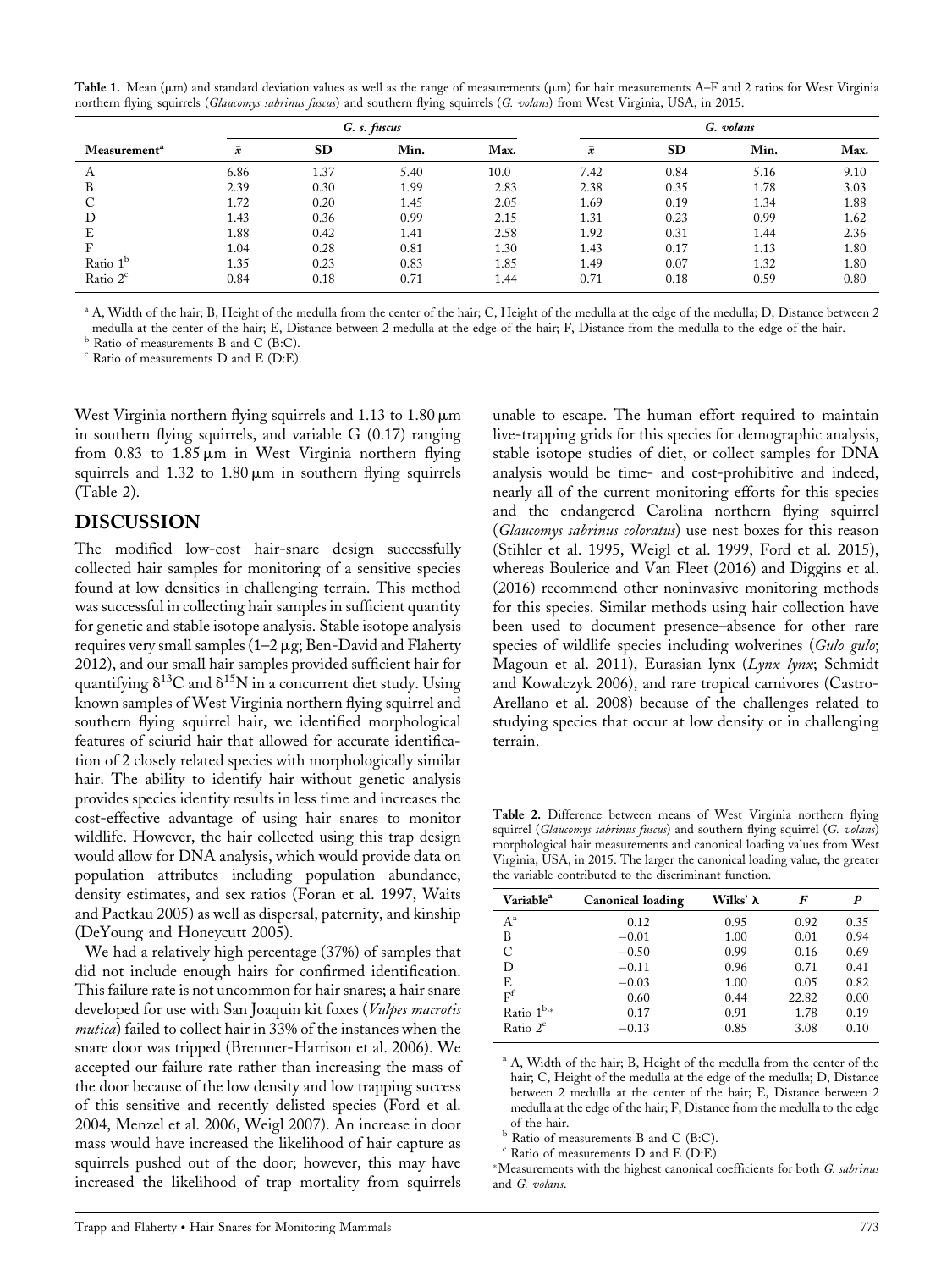Additionally, the hair snare was successful in collecting hair from a single individual while preventing subsequent captures. Species-specific modifications to this trap design allow this to be used on a variety of species. In our study, our modified trap design reduced the mass of the door compared with the design proposed by Belant (2003) using curry combs allowing small mammals to easily push the trap door open and escape. However, we strongly advocate daily trap checks until observers are confident captured animals are able to escape. In our study, one red squirrel was not able to exit the trap because it chewed the zip tie and triggered the locking mechanism. The inclusion of wire around the locking mechanism in place of, or in addition to, zip ties prevented any subsequent permanent captures. If hair samples are collected for genetic analysis, we also suggest short intervals between trap visits (e.g., 1–3 days) for maintenance of highquality hair samples (Taberlet et al. 1999). We also noted that some hairs collected on the tape-wrapped dowel lacked the hair follicle, which would prevent DNA analysis from those hairs.

Our method provided a reliable, cost-effective means to collect hair using a readily available trap with few additional and simple modifications. Wire brushes, zip ties, dowels, and double-sided tape only add approximately US\$2–3 to the cost of the trap. Tomahawk traps are available in various sizes for the capture of a wide variety of wildlife species, allowing for great flexibility in application. Based on our results, we advocate the combined use of our noninvasive, single-capture hair snare and the development of hair identification techniques to survey or monitor target species, especially those that are difficult to capture or require prohibitively expensive trapping effort (Zielinski and Kucera 1995, Henry and Russello 2011). This method of species identification using hair morphology, measurements, and multivariate analysis has been applied successfully to other wildlife studies (Oli 1993, Harrison 2002, Pocock and Jennings 2006, Jones et al. 2014). We recommend including quantitative measurements of hair morphology in future studies using hair identification and suggest this would increase likelihood of successful hair identification (Lobert et al. 2001) at minimal additional cost when DNA analysis is not feasible.

#### ACKNOWLEDGMENTS

This research was supported by Purdue University, the Friends of Blackwater, U.S. Department of Agriculture Forest Service Monongahela National Forest, U.S. Forest Service Northern Research Station, and the National Institute of Food and Agriculture, Department of Agriculture, Hatch Project, Accession No. 1004115 (EAF). C. Johnson and S. Jones of the U.S. Forest Service contributed time and resources to this study and provided significant insight into West Virginia northern flying squirrel ecology. We thank W. Smith for assisting with preliminary trap design, protocol, fieldwork, and deployment of hair snares. We thank B. All, C. Jamieson, and B. Harpool for their assistance checking traps. We also thank J. Berl, C. Clyde-Brockway, C. Day, W. Smith, and P. Zollner for reviewing drafts of the manuscript; and the Associate Editor, C.

Jacques, and reviewers for their contributions to improving the manuscript. The authors have no conflict of interest to declare.

# LITERATURE CITED

- Beier, L. R., S. B. Lewis, R. W. Flynn, G. Pendleton, and T. V. Schumacher. 2005. A single-catch snare to collect brown bear hair for genetic markrecapture studies. Wildlife Society Bulletin 33:766–733.
- Belant, J. L. 2003. A hairsnare for forest carnivores. Wildlife Society Bulletin 31:482–485.
- Ben-David, M., and E. A. Flaherty. 2012. Stable isotopes in mammalian research: a beginner's guide. Journal of Mammalogy 93:312–328.
- Boulerice, J. T., and L. A. Van Fleet. 2016. A novel technique for detecting northern flying squirrels. Wildlife Society Bulletin 40:786–791.
- Bremner-Harrison, S., S. W. Harrison, B. L. Cypher, J. D. Murdoch, J. Maldonado, and S. K. Darden. 2006. Development of a single-sampling noninvasive hair snare. Wildlife Society Bulletin 34:456–461.
- Carey, A. B., B. L. Biswell, and J. W. Witt. 1991. Methods for measuring populations of arboreal rodents. U. S. Forest Service, Pacific Northwest Research Station, Portland, Oregon, USA.
- Castro-Arellano, I., C. Madrid-Luna, T. E. Lacher, and L. León-Paniagua. 2008. Hair-trap efficacy for detecting mammalian carnivores in the tropics. Journal of Wildlife Management 72:1405–1412.
- De Marinis, A. M., and A. Asprea. 2006. Hair identification key of wild and domestic ungulates from southern Europe. Wildlife Biology 12:305–320.
- DeYoung, R. W., and R. L. Honeycutt. 2005. The molecular toolbox: genetic techniques in wildlife ecology and management. Journal of Wildlife Management 36:1362–1384.
- Diggins, C. A., L. M. Gilley, C. A. Kelly, and W. M. Ford. 2016. Comparison of survey techniques on detection of northern flying squirrels. Wildlife Society Bulletin 40:654–662.
- Dixon, J. D., M. K. Oli, M. C. Wooten, T. H. Eason, J. W. McCown, and D. Paetkau. 2006. Effectiveness of a regional corridor in connecting two Florida black bear populations. Conservation Biology 20:155–162.
- Foran, D. R., S. C. Minta, and K. S. Heinemeyer. 1997. DNA-based analysis of hair to identify species and individuals for population research and monitoring. Wildlife Society Bulletin 25:840–847.
- Ford, W. M., A. M. Evans, R. H. Odom, J. L. Rodrigue, C. A. Kelly, N. Abaid, C. A. Diggins, and D. Newcomb. 2015. Predictive habitat models derived from nest-box occupancy for the endangered Carolina northern flying squirrel in the southern Appalachians. Endangered Species Research 27:131–140.
- Ford, W. M., S. L. Stephenson, J. M. Menzel, D. R. Black, and J. W. Edwards. 2004. Habitat characteristics of the endangered Virginia northern flying squirrel (Glaucomys sabrinus fuscus) in the Central Appalachian Mountains. American Midland Naturalist 152: 430–438.
- Frary, V. J., J. Duchamp, D. S. Maehr, and J. L. Larkin. 2011. Density and distribution of a colonizing front of the American black bear Ursus americanus. Wildlife Biology 17:404–416.
- Gardner, B., J. A. Royle, M. T. Wegan, R. E. Rainbolt, and P. D. Curtis. 2010. Estimating black bear density using DNA data from hair snares. Journal of Wildlife Management 74:318–325.
- Harrison, R. L. 2002. Evaluation of microscopic and macroscopic methods to identify felid hair. Wildlife Society Bulletin 30:412–419.
- Healy, W. M., and R. T. Brooks. 1988. Small mammal abundance in northern hardwood stands in West Virginia. Journal of Wildlife Management 52:491–496.
- Hebert, P. D., A. Cywinska, and S. L. Ball. 2003. Biological identifications through DNA barcodes. Proceedings of the Royal Society of London B: Biological Sciences 270:313–321.
- Henry, P., and M. A. Russello. 2011. Obtaining high-quality DNA from elusive small mammals using low-tech hair snares. European Journal of Wildlife Research 57:429–435.
- Jones, P., S. Sfez, and P. T. Knamiller. 2014. Development of an ungulate mammalian hair key. Eureka 4:9.
- Kendall, K. C., and K. S. McKelvey. 2008. Hair collection. Pages 141-182 in R. A. Long, P. MacKay, J. Ray, and W. Zielinski, editors. Noninvasive survey methods for carnivores. Second edition. Island Press, Washington, D.C., USA.